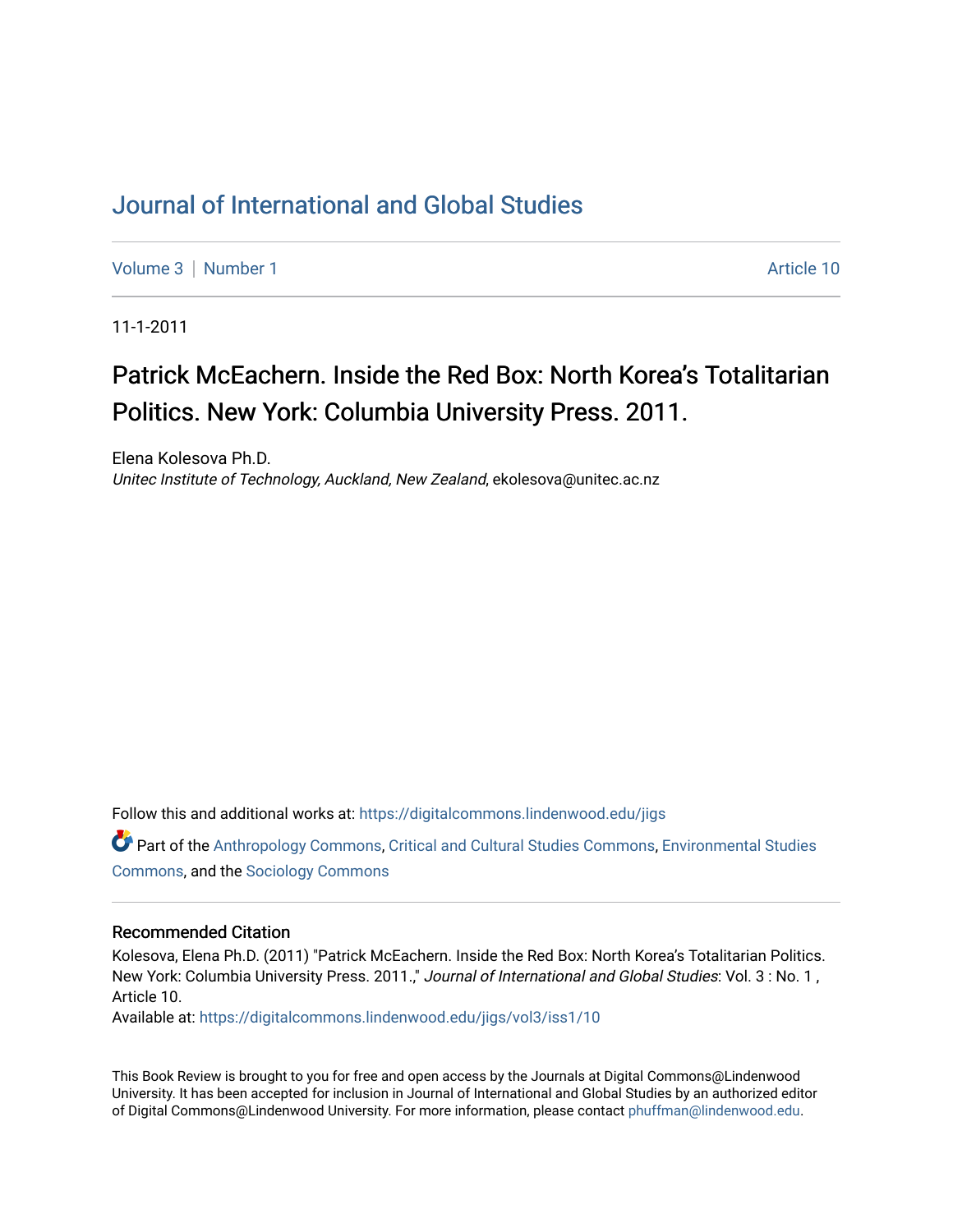## **Patrick McEachern.** *Inside the Red Box: North Korea's Totalitarian Politics.* **New York: Columbia University Press. 2011.**

Among all nations with nuclear capacities, North Korea remains the world's poorest. Not surprisingly, perhaps, the nation is willing to use its nuclear know-how as a bargaining tool in negotiations with other countries, a tendency that often frustrates and confounds those attempting to negotiate with the single-party state. Indeed, to much of the world, North Korea largely retains its enigmatic image as a 'black box,' ruled by an autocratic Kim Jong-il (son of North Korea's longest serving and totalitarian leader—and Kim Jong Il's father—Kim Il Sung). In this context, the publication of Patrick McEachern's new book, *Inside the Red Box: North Korea's Totalitarian Politics,* is timely*.* McEachern, a specialist in North Korean affairs, challenges the stereotypical view of this country as "some type of monolith" and argues that although Kim's role is critically important within the political arena, North Korea's political institutions play an equally critical role in North Korean politics (p. 4). Following his main argument about the existence of a level of pluralism among the political institutions in North Korean, McEachern takes the reader on an exciting journey through the evolution of North Korean political life under the regimes of the two Kims.

Through analysis and critique of the competing theories or models of North Korean politics (including totalitarianism, post-totalitarianism, personalism, institutional pluralism and corporatism), McEachern argues that the post-totalitarian model allows for the clearest understanding of the North Korean state and its policy making mechanisms. According to the author, the post-totalitarian model is one in which the politics within an otherwise totalitarian regime are somehow shaped or influenced by the forces of competing institutions within the state, thereby tempering the authority of the regime leader. This means that McEachern's focus is primarily concerned not with "whether [power] is dispersed" within North Korean politics but "*how* [it] is dispersed" (emphasis added) (p.30). By connecting his posttotalitarian model with extensive empirical data that include translated speeches of North Korean leaders, official reports, commentaries, and articles, he suggests that all traditional models previously applied to the political analysis of North Korea have limitations and are, therefore, unable to truly capture the complexities of the North Korean political reality. The book is divided into eight chapters. In the core of the book is the analysis of the three major institutions that help maintain North Korean regime continuity: the cabinet (the government), the military (the Korean People's Army), and the party (the Korean Worker's party). McEachern discusses the primary political debates among these three institutions on three major policies: the State's economic policy, its inter-Korean policy, and its U.S. policy. The book begins with the description of a disagreement between Kim Jong Il, the chairman of the National Defense Commission and the general secretary of the Korean Worker's Party, and Kim Yong-sun, the Korean Worker's Party Secretary, concerning the presence of American troops on the Korean peninsula during a historic visit of the South Korean President to Pyongyang in June 2000 (pp.1-2). Such an opening sets the stage for McEachern to introduce his main argument about the importance of both individuals and institutions in North Korean bureaucracy and the need, therefore, to examine the roles of both individuals and institutions when analyzing North Korea's decision making processes. Next, McEachern briefly outlines North Korea's current economic policy and its policies toward South Korea and the U.S. He then offers a model for understanding North Korean politics based on the strong theoretical tradition of comparative politics (the empirical work of area studies), followed by his own contributions and reactions to these ideas (p.11). (On this note, the nature of McEachern's contributions does lead the reader to wonder whether this text should be seen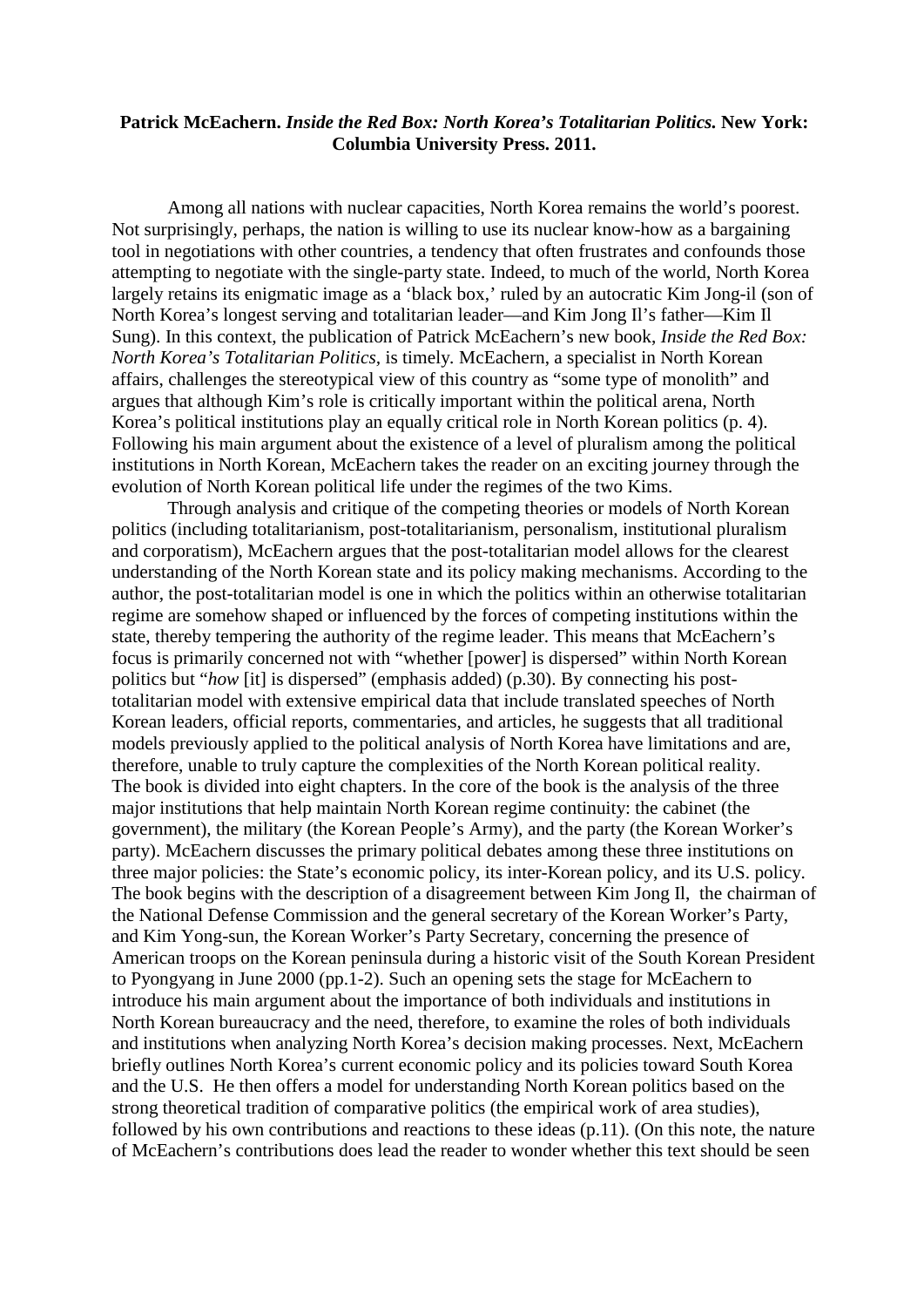as a contribution to the academic field or rather as a timely, topical reader consisting of the practical contributions of a foreign-service officer stationed in Seoul.)

In the second chapter, McEachern analyzes a number of theoretical models that are often applied to North Korean political structures and hypothesizes that under Kim Jong Il's regime, authority remains centralized, and Kim Jong Il remains an autocratic leader. However, he says, power is more diffuse in today's North Korea than it was under the regime of Kim's father, Kim Il Sung (p.34). McEachern develops his main argument further by proposing the presence of bureaucratic resistance in North Korean politics, a presence that supports McEachern's hypothesis that political institutions in North Korea do indeed possess authentic political leverage (and a presence that would not likely exist if Kim Jong Il were not at least minimally amenable to political exchange) (p.48). The theoretical discourse presented in this chapter makes McEachern's work useful not only for understanding the North Korean state but also for understanding post-socialist or post-communist regimes generally. The second chapter also introduces a research methodology based on content analyses of North Korea's elite press, translated into English by North Korean interpreters. Such analyses are used to understand the political debate among the North Korean government, the military, and the Korean Workers' party. Such a choice is perfectly logical, as the three major themes selected for analysis within this text make up the core of the North Korean political debate. However, McEachern's overemphasis on theory leads to a weakness in the text with respect to understanding the human side of such regimes. When analyses are elevated to the level of models and concepts that describe political regimes, the result is a certain dissociation from human agency. While McEachern correctly points on page 21 that "[t]otalitarian regimes are short lived." the human cost of such regimes must not be forgotten.

Chapter Three focuses on the evolution of North Korean politics under Kim Il Sung and provides historical context for the current North Korean regime. McEachern notes that while much has been written about the birth of the state and its impending death, there is a gap in evaluating the whole of North Korea's political history (p.52). He attempts to bridge this gap in this and the next chapters by constructing a history of the North Korean political regime, thereby making this chapter an appropriate stand-alone reading for those who may be interested in a concise history of the North Korean political regime.

Chapter Four discusses in more detail the three main political players in North Korean politics as McEachern sees it: the cabinet, the Korean People's Army, and the Korean Workers' Party. The chapter also describes North Korea's security apparatus, the Supreme People's Assembly (SAP), and provincial and local governments and judiciaries and their respective relations with the government, the army, and the party. McEachern concludes that the state's three major political institutions have a corporate-like identity and provide an institutional world view in regard to political policy. However, he says, the country's *constitutional* entities (the security apparatus, the SAP, and the subnational governments and their judiciaries) do not have systematic influence on national policy decisions (p.99).

 The next three chapters test the theoretical constructions described in the first half of the book and examine a number of specific policy issues through analyses of political debate in the North Korean central press. Chapter Five starts with an examination of the 1998 constitutional revision and takes the reader through the launch of the first North Korean rocket, Taepodong-1, in September 1998 and, in [name year], the negotiations with the U.S. regarding inspections of Kumchang-ri, a suspected nuclear facility. This chapter also examines the deterioration of North Korean-U.S. relations as a result of the OPlan 5027, extracted by the Combined Forces, which outlined military actions that would be undertaken by joint U.S.-South Korean forces in the case of military conflict between North Korea and South Korea. The chapter focuses further on North Korean economic policy and concludes with a discussion of inter-Korean relations. The culmination of the negotiations between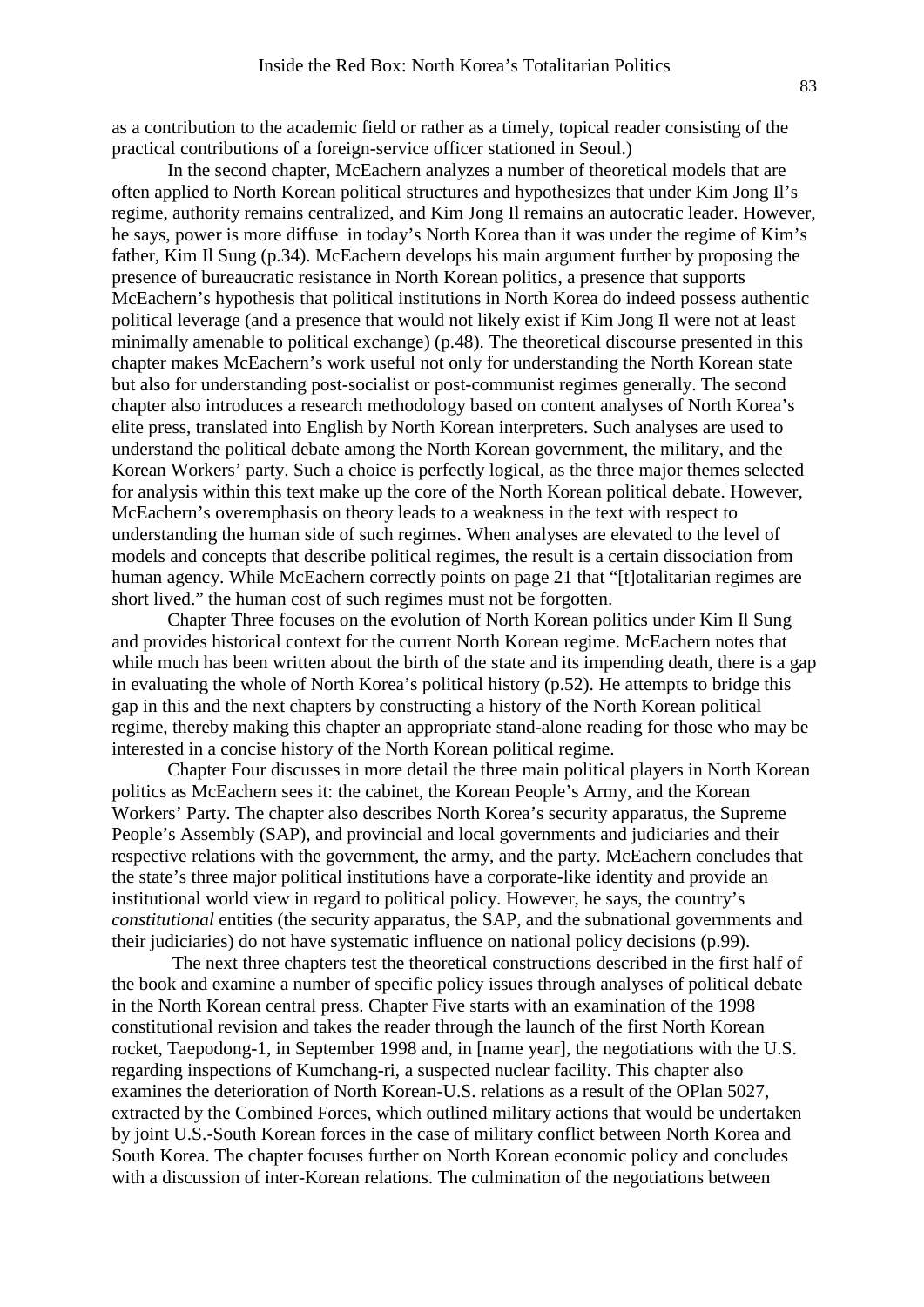North and South Korea, in June 2000, became the first summit between the two Koreas, ending only ten days before the fiftieth anniversary of the start of the Korean War. For McEachern, it is important that during these negotiations, Kin Jong Il openly admitted that he had chosen to engage in such inter-Korean negotiation despite objection from within his own party. This admission of Kim Jong Il's further supports McEachern's hypothesis that North Korean politics is shaped not only by some totalitarian force within Kim Jong Il as an individual but rather by the jockeying for and negotiation of power among the three major political institutions in North Korea. Indeed, McEachern uses the word "jostling" to describe the angling for power demonstrated by these three political entities during the turbulent years from 1998 to 2001, a period that was full of struggle for bureaucratic supremacy and control of political agendas between the party, the military and the cabinet.

The next chapter, covering the period between 2001 and 2006, is the largest in the book and is heavy on empirical data based on the entire spectrum of political events that unfolded following the 9/11, during which the struggle for power among the three leading North Korean political institutions continued to dominate the agenda of political life. In this chapter in particular, McEachern demonstrates that North Korea responded quite appropriately to the rather inappropriate demands of the Bush administration for North Korean regime change (pp.156-157). In his State of the Union Address in January 2002, President Bush grouped together Iran, Iraq and North Korea as an "axis of evil." This united the North Korean political institutions together in opposition to the U.S. and prevented North Korea from engaging in any authentic diplomatic discourse with the U.S. for some time. Interestingly, McEachern's detailed analysis of the political debate between North Korea and the Bush administration regarding U.S. international policy (heavily affected by Bush's rhetoric and his so-called "axis of evil") leads the reader to understand these debates in a new light: McEachern suggests that by not engaging in Bush's pseudo-diplomatic discourse, North Korea was able to move beyond an ideological trap set by the U.S. and, in so doing, demonstrated simple common sense. This sidestepping of U.S. rhetoric ultimately permitted North and South Korea to engage more authentically in a conversation on inter-Korean relations and North Korean economic development.

Chapter Seven provides an analysis of the shift in policies in both North Korea and the U.S. The punitive approach promoted by the Bush administration during 2001-2006 did not reach the desired results, and the U.S. subsequently moved towards a more accommodating diplomatic course. Between the years of 2006 and 2008 North Korean policy likewise underwent a marked shift regarding, first of all, international relations with its major partners, the U.S. and South Korea. This occurred as a result of diplomatic efforts to improve relations with North Korea by the Bush administration at the end of the Bush presidency, and, on another hand, the "hard" policy towards North Korea promoted by new South Korean President, Lee Myung-bak, the first conservative president in a decade who was elected in 2008. External factors influenced the internal debates. Between the years of 2006-2008, the party and the military won over the cabinet's efforts for marketization, that influenced economic policy between 2001 and 2006, and a significant shift took place towards food distribution at the expense of the markets. For McEachern, this ability of institutions to shape political debates in North Korea and change the political course can most effectively be explained by the post-totalitarian institutionalism model (p.214).

 In the final chapter, McEachern confirms that Kim Jong Il's regime is different today from the regime of his father. The son uses the old strategy of 'divide and conquer' when he pits institutions against each other. As a result, McEachern comes to the conclusion that despite the leverage of political institutions in North Korea, no organized opposition "to the state exists within the country" (p.218). Still, he argues that the North Korean state is not as monolithic as a pure totalitarian model would suggest (p.219). His argument is based on a